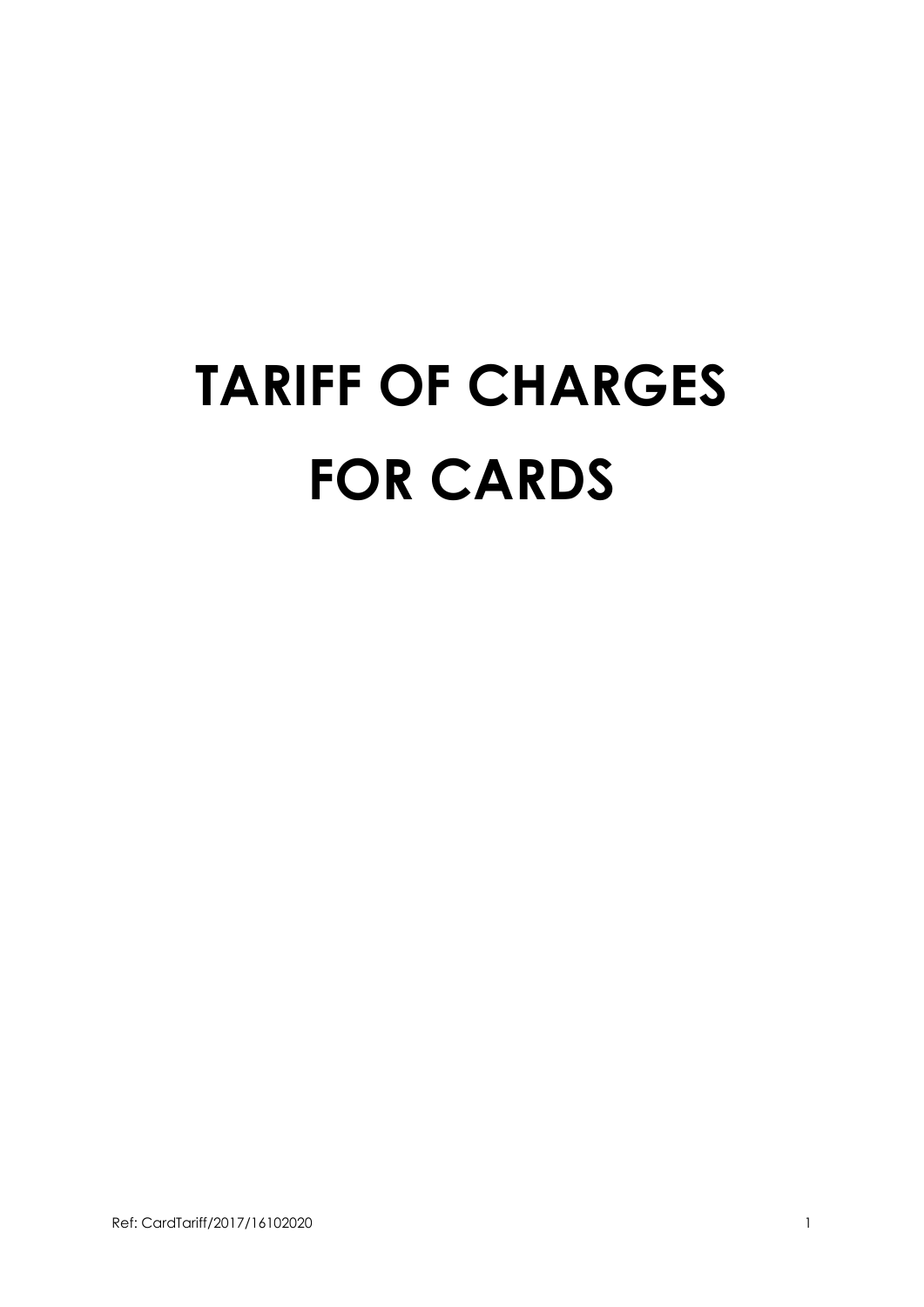| <b>CREDIT CARD FEES / CHARGES</b> |                                                                                                                                                                                                                                 |                 |               |                   |                   |  |
|-----------------------------------|---------------------------------------------------------------------------------------------------------------------------------------------------------------------------------------------------------------------------------|-----------------|---------------|-------------------|-------------------|--|
| <b>DESCRIPTION</b>                | <b>FEES / CHARGES</b>                                                                                                                                                                                                           |                 |               |                   |                   |  |
| <b>ANNUAL FEES</b>                |                                                                                                                                                                                                                                 |                 |               |                   |                   |  |
|                                   | <b>Card Type</b>                                                                                                                                                                                                                | <b>Infinite</b> | Platinum      |                   | <b>Classic</b>    |  |
| Visa                              | <b>Principal Card</b>                                                                                                                                                                                                           | <b>BND380</b>   | <b>BND280</b> |                   | BND40             |  |
|                                   | Supp Card                                                                                                                                                                                                                       | <b>BND190</b>   | <b>BND140</b> |                   | BND <sub>20</sub> |  |
|                                   | <b>Card Type</b>                                                                                                                                                                                                                | <b>Infinite</b> |               |                   |                   |  |
| Prestige Visa                     | <b>Principal Card</b>                                                                                                                                                                                                           | <b>Free</b>     |               |                   |                   |  |
|                                   | Supp Card                                                                                                                                                                                                                       | <b>Free</b>     |               |                   |                   |  |
| <b>Smart Executive Visa</b>       | <b>Card Type</b>                                                                                                                                                                                                                | Platinum        |               |                   |                   |  |
|                                   | <b>Principal Card</b>                                                                                                                                                                                                           | <b>FREE</b>     |               |                   |                   |  |
|                                   | Supp Card                                                                                                                                                                                                                       | \$50            |               |                   |                   |  |
|                                   | <b>Card Type</b>                                                                                                                                                                                                                | <b>Infinite</b> |               |                   | Platinum          |  |
| Royal Brunei Visa                 | <b>Principal Card</b>                                                                                                                                                                                                           | <b>BND300</b>   | <b>BND200</b> |                   |                   |  |
|                                   | Supp Card                                                                                                                                                                                                                       | <b>BND150</b>   |               | <b>BND100</b>     |                   |  |
| Mastercard                        | <b>Card Type</b>                                                                                                                                                                                                                |                 | Platinum      |                   | <b>Classic</b>    |  |
|                                   | <b>Principal Card</b>                                                                                                                                                                                                           | <b>BND280</b>   |               | BND40             |                   |  |
|                                   | Supp Card                                                                                                                                                                                                                       | <b>BND140</b>   |               | BND <sub>20</sub> |                   |  |
| <b>FEES / CHARGES</b>             |                                                                                                                                                                                                                                 |                 |               |                   |                   |  |
| Financial Charge / Interest       | 1.5% monthly (on the outstanding balance)                                                                                                                                                                                       |                 |               |                   |                   |  |
| Cash Advance Fees                 | 3% of amount withdrawn, subject to a minimum of<br>BND10 for each transaction, plus interest at the<br>rate of 1.5% per month on each Cash Advance<br>from the date of the Cash Advance until the Bank<br>receives full payment |                 |               |                   |                   |  |
| Cash Advance Over the Counter     | N/A                                                                                                                                                                                                                             |                 |               |                   |                   |  |
| 0% Instalment Processing Fee      | 3% or minimum BND30                                                                                                                                                                                                             |                 |               |                   |                   |  |
| 0% Instalment - Early Settlement  | <b>BND100</b>                                                                                                                                                                                                                   |                 |               |                   |                   |  |
| Late Payment Fees                 | BND35                                                                                                                                                                                                                           |                 |               |                   |                   |  |
| Over-limit Fee                    | BND15                                                                                                                                                                                                                           |                 |               |                   |                   |  |
| Card Replacement                  | BND25 for cards with EMV chip<br>BND15 for non-chip card<br>BND20 for 3 months non-collected                                                                                                                                    |                 |               |                   |                   |  |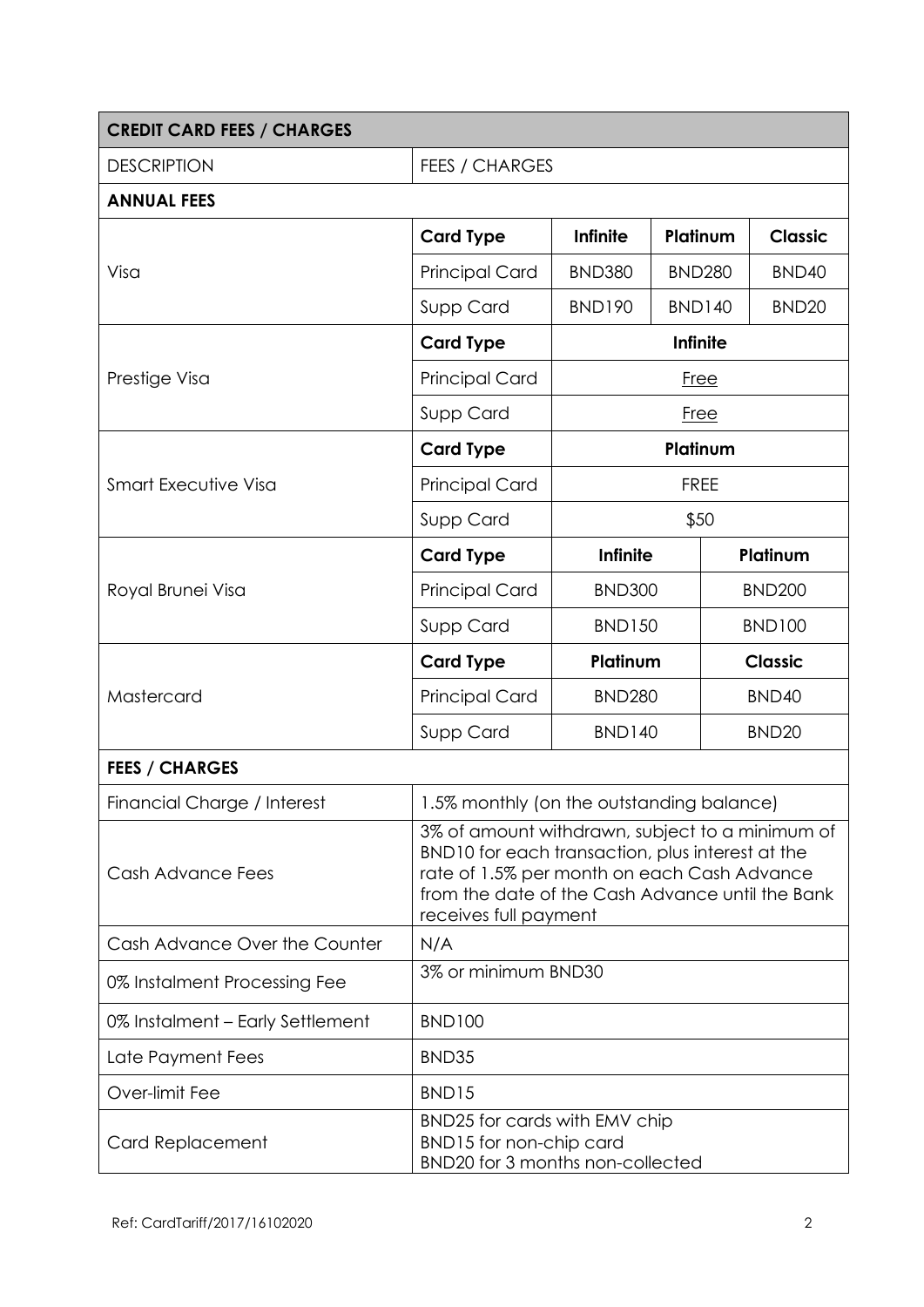| <b>Physical Card PIN Request</b> | BND <sub>10</sub>                                                                                  |
|----------------------------------|----------------------------------------------------------------------------------------------------|
| Stamp Duty for Lost/Stolen Card  | BND <sub>2</sub>                                                                                   |
| Standing Instruction Returned    | BND <sub>15</sub>                                                                                  |
| Returned Cheque / Payment Order  | <b>BND100</b>                                                                                      |
| Temporary Limit Fee              | BND <sub>25</sub>                                                                                  |
| Retrieval of Statement           | BND5 per statement cycle (Current to 12 months)<br>BND10 per statement cycle (More than 12 Months) |
| Card Instant Issuance            | BND <sub>5</sub>                                                                                   |
| Sales Draft Retrieval Fee        | BND10 per copy                                                                                     |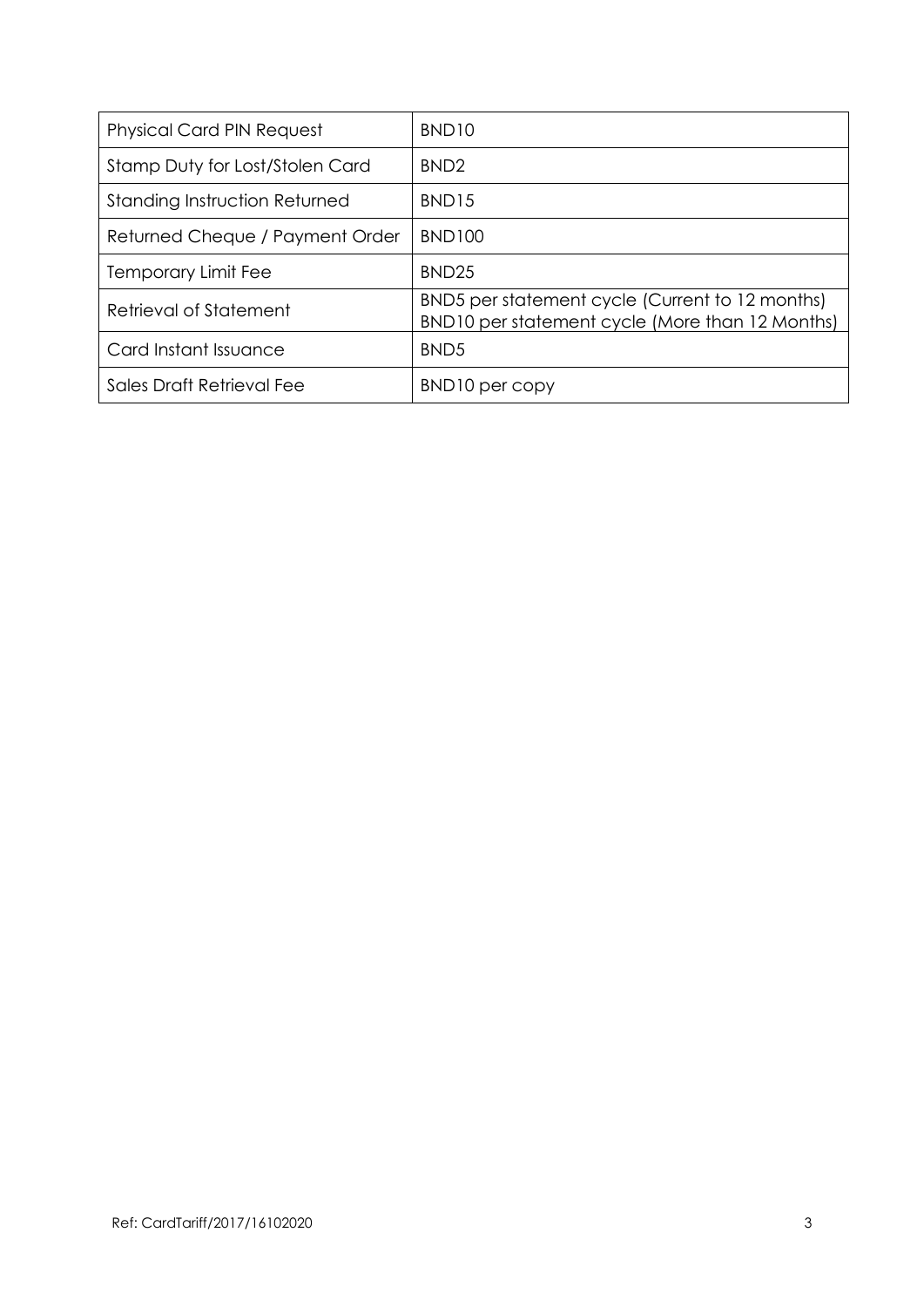| <b>DEBIT / CASHCARD FEES / CHARGES</b>                                |                                                                                                     |  |  |
|-----------------------------------------------------------------------|-----------------------------------------------------------------------------------------------------|--|--|
| <b>DESCRIPTION</b>                                                    | <b>FEES / CHARGES</b>                                                                               |  |  |
| <b>ANNUAL FEES</b>                                                    |                                                                                                     |  |  |
| Royal Brunei Visa Platinum Debit                                      | BND18                                                                                               |  |  |
| Visa Platinum Debit                                                   | BND18                                                                                               |  |  |
| Visa Classic Debit (with Bonus<br>Points)                             | BND <sub>9</sub>                                                                                    |  |  |
| Visa Classic Debit (no Bonus Points)                                  | <b>FREE</b>                                                                                         |  |  |
| Supasave Visa Debit                                                   | BND9 (free for first 5 years)                                                                       |  |  |
| UnionPay Debit                                                        | <b>FREE</b>                                                                                         |  |  |
| <b>FEES / CHARGES</b>                                                 |                                                                                                     |  |  |
| <b>Card Replacement</b>                                               | BND25 for cards with EMV chip<br>BND15 for non-chip card<br><b>BND20 for 3 months non-collected</b> |  |  |
| <b>Physical Card PIN Request</b>                                      | BND <sub>10</sub>                                                                                   |  |  |
| Stamp Duty for Lost/Stolen Card                                       | BND <sub>2</sub>                                                                                    |  |  |
| Name Personalization Fee for Pre-<br><b>Embossed Cards (optional)</b> | BND15                                                                                               |  |  |
| CashCard (Inactive for more than<br>12 months)                        | <b>BND10</b> per month                                                                              |  |  |
| <b>Reactivation of Dormant CashCard</b>                               | BND <sub>10</sub>                                                                                   |  |  |
| Card Instant Issuance                                                 | BND <sub>5</sub>                                                                                    |  |  |
| Sales Draft Retrieval Fee                                             | BND10 per copy                                                                                      |  |  |